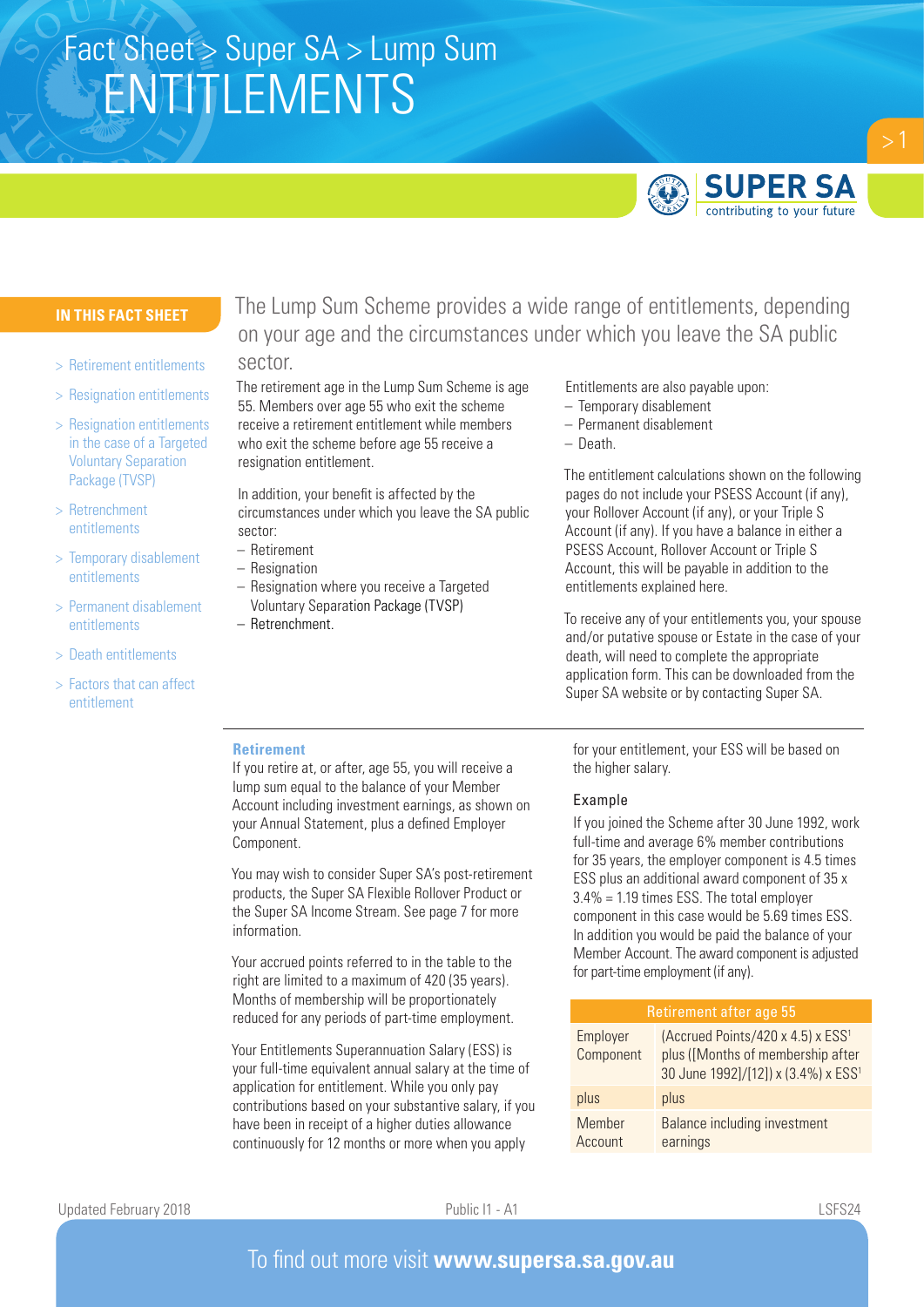

# **SUPER SA** contributing to your future

# **IN THIS FACT SHEET**

- > Retirement entitlements
- > Resignation entitlements
- > Resignation entitlements in the case of a Targeted Voluntary Separation Package (TVSP)
- > Retrenchment entitlements
- > Temporary disablement entitlements
- > Permanent disablement entitlements
- > Death entitlements
- > Factors that can affect entitlement

#### **Resignation**

If you resign from the SA public sector before the age of 55, you can choose one of the following three options:

- cash part of your lump sum entitlement subject to applicable tax rates which are determined by your Commonwealth Government preservation age (refer to the table below)
- preserve your accrued lump sum entitlement in the Lump Sum Scheme
- roll over an entitlement, which is fully preserved, to a complying super fund, such as the Super SA Flexible Rollover Product. A complying super fund is subject to the Commonwealth super regulations and qualifies for concessional tax rates. If your entitlement is being rolled over to a complying taxed super fund, the Taxable (untaxed) component will be taxed by the new fund at 15% when it is received.

Your Commonwealth Government preservation age<sup>1</sup> depends on your date of birth:

| Date of birth               | Commonwealth<br>Government<br>preservation age |
|-----------------------------|------------------------------------------------|
| Before 1 July 1960          | 55                                             |
| 1 July 1960 to 30 June 1961 | 56                                             |
| 1 July 1961 to 30 June 1962 | 57                                             |
| 1 July 1962 to 30 June 1963 | 58                                             |
| 1 July 1963 to 30 June 1964 | 59                                             |
| After 30 June 1964          |                                                |

| <b>Resignation before age 55</b><br>Choose one of three options                                                                                                                  |                                                                                                                                                      |                                                                                                             |
|----------------------------------------------------------------------------------------------------------------------------------------------------------------------------------|------------------------------------------------------------------------------------------------------------------------------------------------------|-------------------------------------------------------------------------------------------------------------|
| Roll over                                                                                                                                                                        | Preserve                                                                                                                                             | Cash                                                                                                        |
| 2 x Member<br>Account <sup>3</sup><br>balance<br>including<br>investment<br>earnings plus<br>(Months of<br>membership<br>after 30 June<br>1992]/[12]) x<br>$(3.4\%) \times ESS1$ | (Accrued<br>Points/420 x<br>$4.5$ ) x $ESS2$<br>plus ([Months<br>of membership<br>after 30 June<br>1992 <sup>4</sup> ]/[12]) x<br>$(3.4\%)$ x $ESS1$ | Superannuation<br>Guarantee<br>equivalent plus<br>investment<br>earnings from<br>the date of<br>resignation |
| plus                                                                                                                                                                             | plus                                                                                                                                                 | plus                                                                                                        |
| <b>Balance</b><br>including<br>investment<br>earnings                                                                                                                            | <b>Balance</b><br>including<br>investment<br>earnings                                                                                                | <b>Balance</b><br>including<br>investment<br>earnings                                                       |

2. ESS – Entitlements Superannuation Salary is your full-time equivalent annual salary at the time of application for entitlement. If you preserve a benefit in the scheme your ESS at retirement/resignation will be indexed by the Consumer Price Index All groups index for Adelaide (CPI) until your entitlement is claimed.

<sup>3.</sup> The multiple of member account rolled over on resignation will be based on the lesser of your actual Member Account balance and your Notional Member Account (NMA) balance. Your NMA is the amount you would have accrued had you contributed at the rate of 6% throughout your contributory membership.

4.The award component based on months of membership is adjusted for part-time service (if any).

1 Commonwealth Government preservation rules are different from preservation rules in Super SA schemes. You need to be aware of this if you are rolling money out of a Super SA scheme and into the Super SA Flexible Rollover Product.

| Employer Component as a multiple of Entitlements Superannuation Salary (ESS <sup>5</sup> ) for members joining after 30 June 1992 |                       |                                  |                                    |                                     |                       |                                  |                             |
|-----------------------------------------------------------------------------------------------------------------------------------|-----------------------|----------------------------------|------------------------------------|-------------------------------------|-----------------------|----------------------------------|-----------------------------|
| Years of<br>membership<br>paying 6%                                                                                               | Employer<br>component | Additional<br>award<br>component | <b>Total employer</b><br>component | Years of<br>membership<br>paying 6% | Employer<br>component | Additional<br>award<br>component | Total employer<br>component |
| 10                                                                                                                                | 1.29                  | 0.34                             | 1.63                               | 25                                  | 3.21                  | 0.85                             | 4.06                        |
| 15                                                                                                                                | 1.93                  | 0.51                             | 2.44                               | 30                                  | 3.86                  | 1.02                             | 4.88                        |
| 20                                                                                                                                | 2.57                  | 0.68                             | 3.25                               | 35                                  | 4.50                  | 1.19                             | 5.69                        |

The table above shows how the employer component grows over time.

5 ESS – Entitlements Superannuation Salary is your full-time equivalent annual salary at the time of application for entitlement. If you preserve a benefit in the scheme your ESS at retirement/ resignation will be indexed by the Consumer Price Index (CPI), All Groups Index for Adelaide until your entitlement is claimed.

Updated February 2018 **Public I1 - A1** Public I1 - A1 **Public I1 - A1** LSFS24

# $> 2$

# To find out more visit **www.supersa.sa.gov.au**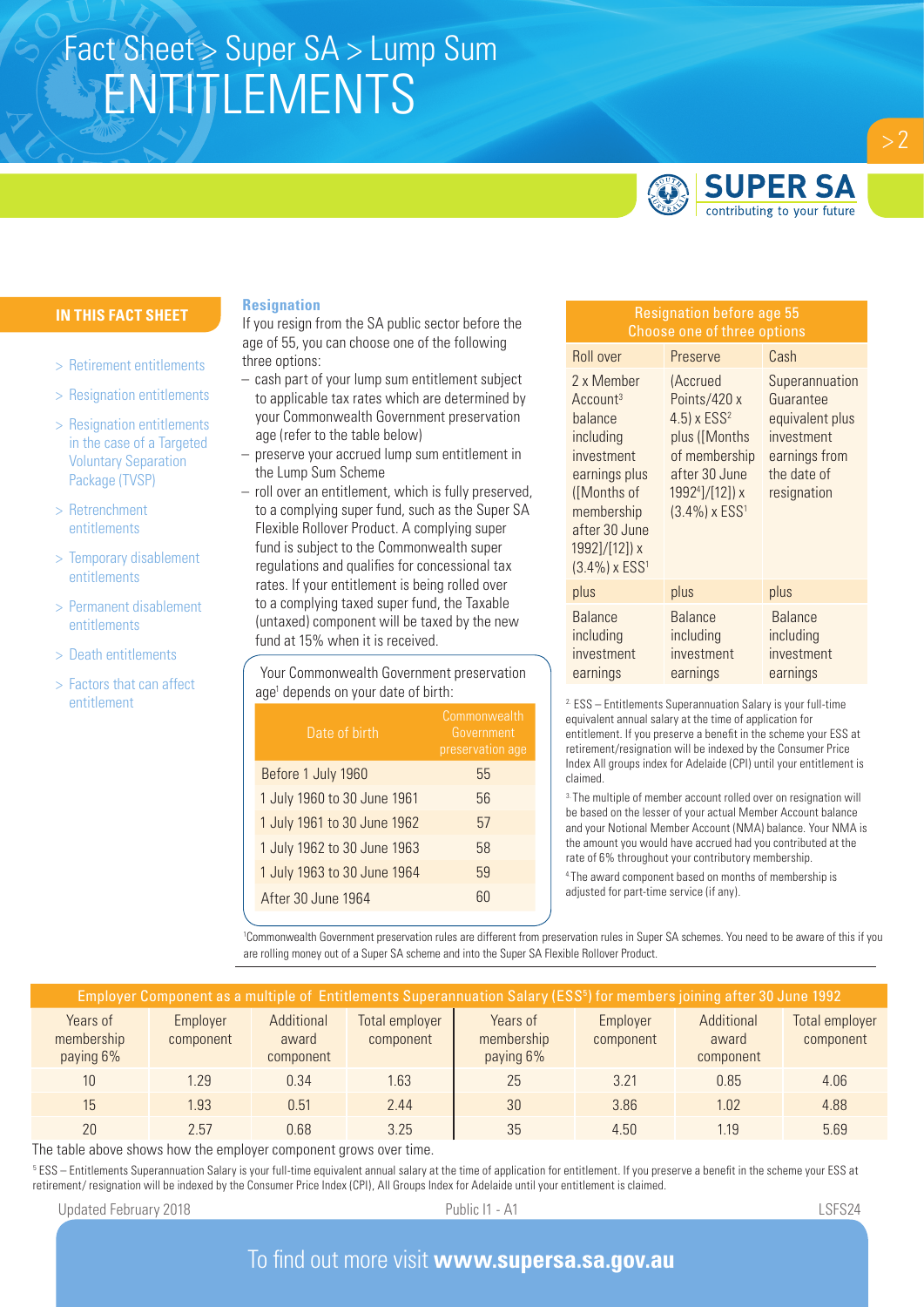

### **IN THIS FACT SHEET**

- > Retirement entitlements
- > Resignation entitlements
- > Resignation entitlements in the case of a Targeted Voluntary Separation Package (TVSP)
- > Retrenchment entitlements
- > Temporary disablement entitlements
- > Permanent disablement entitlements
- > Death entitlements
- > Factors that can affect entitlement

**Cash part of your lump sum entitlement** If you resign before reaching age 55, you are able to access the non-preserved components of your entitlement. By doing so you will effectively lose most of your Employer Component. An Employer Component equal to the Commonwealth Government Superannuation Guarantee (SG) obligations due to you from 1 July 1992, will automatically be preserved or can be rolled over.

The non-preserved components of your entitlement are:

- the balance of your Member Account
- the non-preserved part of your Rollover Account (if any).

You are not able to access the preserved components of your entitlement before age 55. The preserved components of your entitlement are: – your Employer Component (SG)

- the balance of your PSESS Account (if any)
- the preserved part of your Rollover Account (if any).

If your preserved components remain preserved in the Lump Sum Scheme, then your Employer Component and PSESS Account will become available at age 55. The preserved part of your Rollover Account is subject to Commonwealth Government preservation rules. Your account balance(s) will continue to vary with investment earnings.

The preserved components may be paid earlier in the event of your total and permanent disablement or death.

You may choose to roll the preserved components of your entitlement into a complying super fund where they will become subject to Commonwealth Government preservation rules.

If you are under age 55 and wish to claim your non-preserved components, you must do so within three months of leaving the SA public sector. If you do not claim your non-preserved components within this period of time they will remain preserved in the Lump Sum Scheme until you reach age 55 but can be rolled over at any time.

Any payment taken in cash or rolled over to another fund must have the tax components calculated in the same proportions as the components that make up your total entitlement. You are no longer able to select only your tax free member after-tax contributions.

#### **Preserving your accrued lump sum**

**entitlement in the Lump Sum Scheme** Upon resignation, you may elect to preserve your accrued entitlement until your retirement on or after age 55.

You can claim your preserved entitlement any time between the ages of 55 and 65. It can only be paid before you turn 55 if you suffer total and permanent disablement or die.

However, if you preserve an accrued entitlement before age 55, you can subsequently elect to roll over an entitlement to a complying super fund at any time before age 55.

Your preserved accrued entitlement consists of the:

- balance of your Member Account
- Employer Component (a multiple of your ESS). The multiple is based on your length of contributory membership of the Scheme, your elected contribution rate and proportion of fulltime employment. Your ESS is indexed by the CPI, between the date of resignation and the date of application for payment of the entitlement. The award component is adjusted for part time service (if any).

Your account balance(s) will continue to vary with investment earnings.

**Rolling over an entitlement which is fully preserved**

If you elect to roll over an entitlement before age 55 it will consist of:

- the balance of your Member Account
- an Employer Component that is the lesser of twice the balance of your Member Account or your Notional Member Account plus an award component adjusted for part time service (if any).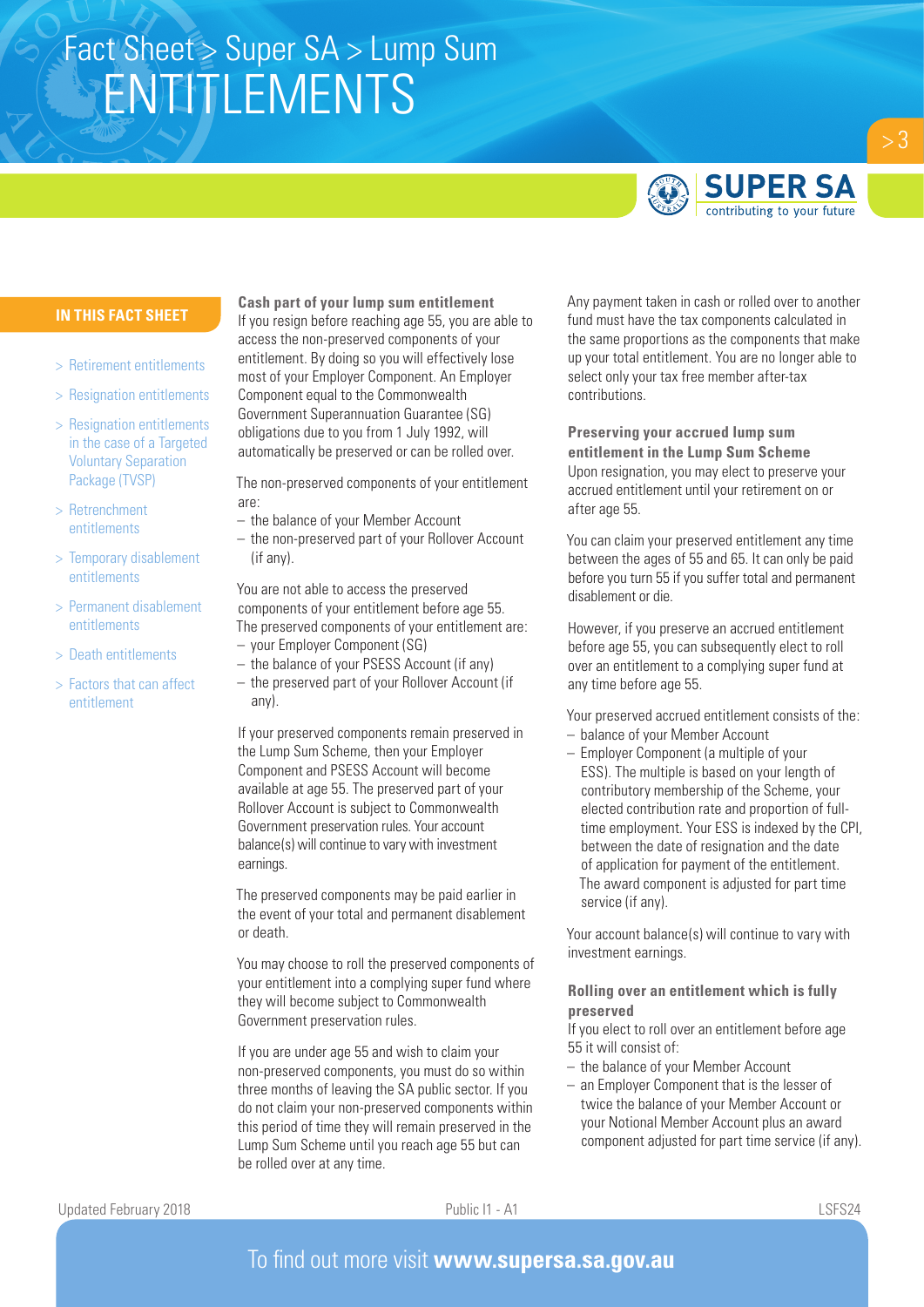

### **IN THIS FACT SHEET**

- > Retirement entitlements
- > Resignation entitlements
- > Resignation entitlements in the case of a Targeted Voluntary Separation Package (TVSP)
- > Retrenchment entitlements
- > Temporary disablement entitlements
- > Permanent disablement entitlements
- > Death entitlements
- > Factors that can affect entitlement

Your Notional Member Account is the amount you would have accrued had you contributed at the rate of 6% throughout your contributory membership.

If you choose this option, the entire entitlement you roll over will be preserved in your new scheme and will be subject to Commonwealth Government preservation rules.

#### **Resignation where you receive a Targeted Voluntary Separation Package (TVSP)**

If you resign and receive a Targeted Voluntary Separation Package (TVSP) before age 55 you can choose from the same options as for resignation or alternatively you can claim an immediately payable lump sum entitlement.

The immediately payable lump sum entitlement consists of:

- the balance of your Member Account
- an Employer Component that is the lesser of twice the balance of your actual Member Account or Notional Member Account.

It is important to note, however, that entitlements taken in cash will be subject to applicable tax rates which are determined by your Commonwealth Government preservation age.

A Superannuation Guarantee (SG) portion of your Employer Component is subject to preservation.

#### **Retrenchment**

If you are retrenched from the SA public sector before the age of 55, your employer must first satisfy the Super SA Board that there is no other position for which you are qualified and suited available for you.

Once the Super SA Board has been satisfied, you have three months in which to claim the retrenchment entitlement, otherwise it will be taken that you have elected to preserve your accrued lump sum entitlement.

The retrenchment entitlement consists of: – the balance of your Member Account

– an Employer Component that is the lesser of twice the balance of your Member Account or your Notional Member Account plus an award component adjusted for part time service (if any).

### TVSP before age 55 (immediately payable option)

| Employer      | 2 x Member Account <sup>7</sup> balance |
|---------------|-----------------------------------------|
| Component     | including investment earnings           |
| plus          | plus                                    |
| <b>Member</b> | <b>Balance including investment</b>     |
| Account       | earnings                                |

#### Retrenchment before age 55

2 x Member Account<sup>7</sup> balance including investment earnings plus ([Months of membership after 30 June 19928 ]/[12]) x (3.4%) x ESS<sup>6</sup>

#### plus

#### Balance including investment earnings

6. ESS (Entitlements Superannuation Salary) is your full-time equivalent annual salary at the time of application for entitlement.

<sup>7.</sup> The multiple of member account rolled over on resignation will be based on the lesser of your actual Member Account balance and your Notional Member Account (NMA) balance. Your NMA is the amount you would have accrued had you contributed at the rate of 6% throughout your contributory membership.

8. The award component based on months of membership is adjusted for part-time service (if any).

With this entitlement you can choose to do one of the following:

- take the full amount as a cash payment, subject to applicable tax rates which are determined by your Commonwealth Government preservation age (refer to the table on page 2)
- roll over part of the amount into a complying super fund, such as the Super SA Flexible Rollover Product, where it will become subject to Commonwealth Government preservation rules, and take the balance as a cash payment
- roll over the full amount into a complying super fund, such as the Super SA Flexible Rollover Product, where it will become subject to Commonwealth Government preservation rules.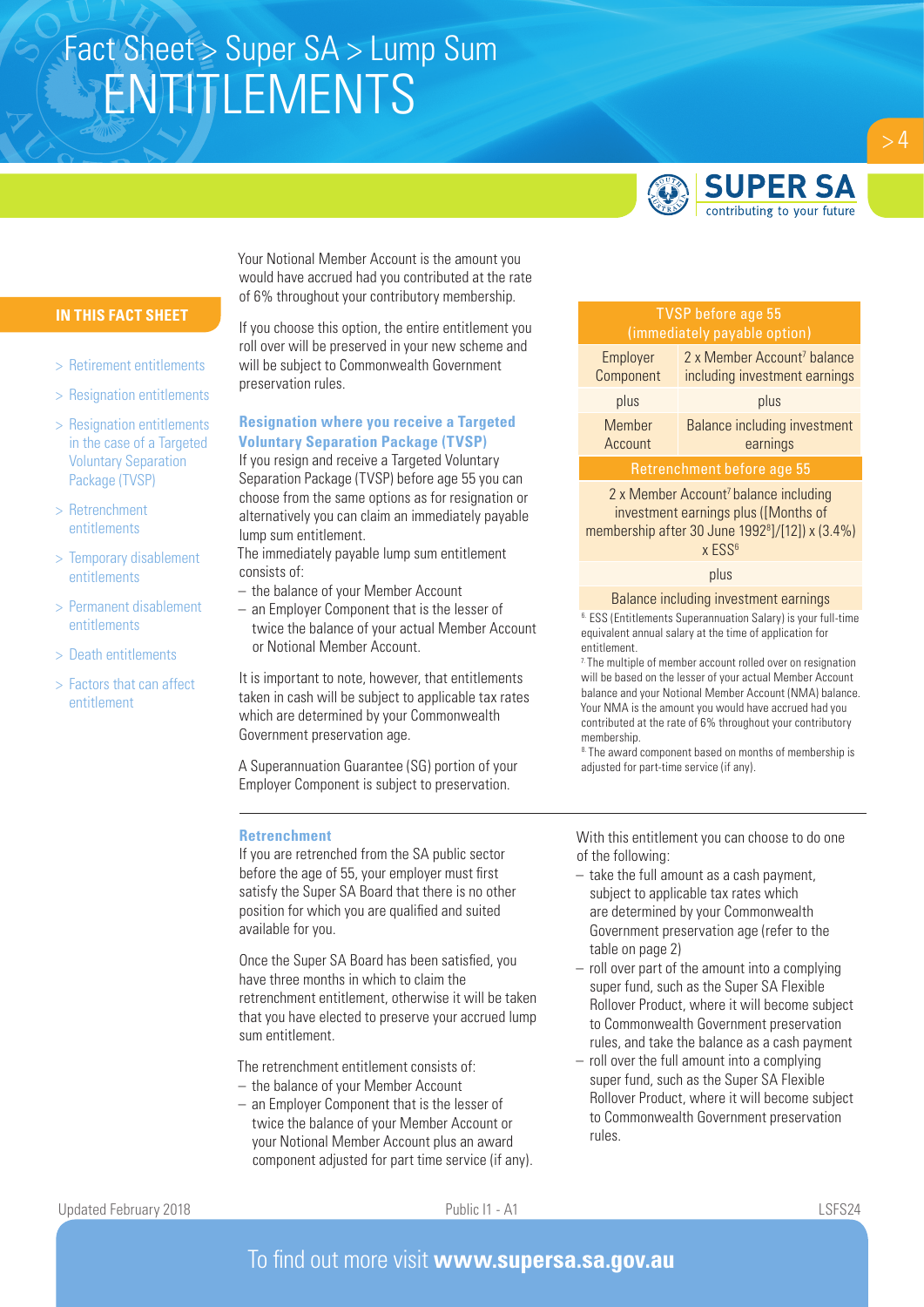

# **SUPER SA** contributing to your future

## **IN THIS FACT SHEET**

- > Retirement entitlements
- > Resignation entitlements
- > Resignation entitlements in the case of a Targeted Voluntary Separation Package (TVSP)
- > Retrenchment entitlements
- > Temporary disablement entitlements
- > Permanent disablement entitlements
- > Death entitlements
- > Factors that can affect entitlement

#### **Temporary disablement entitlements**

If you are unable to work due to illness or injury before age 55, you may qualify for a temporary fortnightly income for a period of up to 12 months. and up to 18 months in certain circumstances. Application forms and eligibility criteria are available from Super SA upon request. The Super SA Board must approve the payment of a temporary disablement entitlement.

The fortnightly income is equal to two-thirds of your current salary. If you were employed part time at the date of your temporary disablement, your salary is reduced proportionally to reflect any periods of part-time employment you may have had during the last three years.

If you are receiving, or are entitled to receive, regular workers' compensation payments, no temporary disablement pension is payable.

To receive a temporary disablement entitlement you must have exhausted all your sick leave entitlements, however you are not required to use any of your annual leave or long service leave entitlements.

You are not required to make after-tax contributions whilst in receipt of temporary disablement entitlements, however, your Employer Component will continue to grow as if you had.

For more information see the *Temporary Disablement Entitlement* fact sheet available on the Super SA website or by contacting Super SA.

#### **Permanent disablement entitlements**

Permanent disablement entitlement payments are subject to Super SA Board approval.

#### **You should therefore not resign or accept termination on account of disablement without first getting written approval from the Super SA Board.**

The Lump Sum Scheme provides an entitlement in case of termination on the grounds of total and permanent disablement before age 55.

Your extrapolated points in the table below are limited to a maximum of 360 (30 years) and proportionately reduced for any periods of part-time employment. Non-contributory members will receive an entitlement based on accrued points and accrued months of membership after 30 June 1992 to the date of termination.

If you are receiving, or are entitled to receive, regular workers' compensation payments in respect of total and permanent disablement, the Employer Component of the disablement lump sum is based on actual contributory membership only.

In the event of permanent disablement after age 55, normal retirement entitlements are paid.

| <b>Permanent Disablement</b> |                                                                                                                                                                      |  |
|------------------------------|----------------------------------------------------------------------------------------------------------------------------------------------------------------------|--|
| Employer<br>Component        | (Extrapolated points/360) x<br>ESS <sup>9</sup> x 3.86 plus [Months of<br>membership after 30 June<br>1992 to age 60 <sup>10</sup> ]/12 x 3.4%<br>x ESS <sup>9</sup> |  |
| plus                         | plus                                                                                                                                                                 |  |
| Member Account               | The greater of the Member<br>Account balance including<br>investment earnings or<br>Adjusted ESS <sup>9</sup> x 2                                                    |  |

9. ESS (Entitlements Superannuation Salary) is your full-time equivalent annual salary at the time of application for entitlement. Adjusted ESS is ESS proportionately reduced for periods of part-time employment.

The award component based on months of membership is adjusted for part time service (if any).

#### **Death entitlements**

The Lump Sum Scheme provides an entitlement if you die while you are employed by the SA public sector. The entitlement is payable to your spouse and/or putative spouse and eligible children (if any), or where there is no surviving spouse/putative spouse, to your Estate and orphans (if any).

Death entitlements payable where the member was under age 55 are reduced if your spouse is receiving, or is entitled to receive, workers' compensation payments in relation to your death.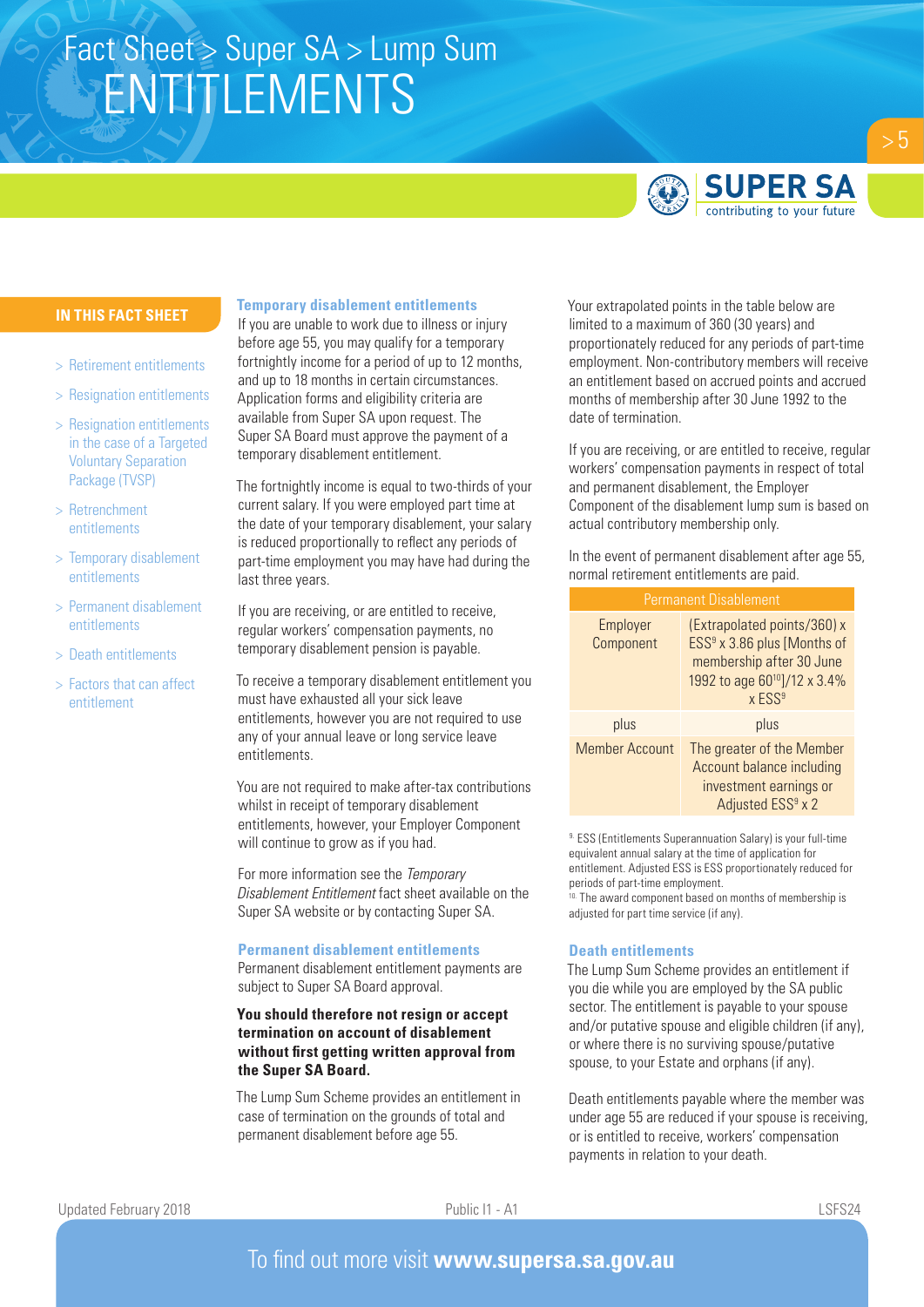

#### **IN THIS FACT SHEET**

- > Retirement entitlements
- > Resignation entitlements

> Resignation entitlements in the case of a Targeted Voluntary Separation Package (TVSP)

- > Retrenchment entitlements
- > Temporary disablement entitlements
- > Permanent disablement entitlements
- > Death entitlements

> Factors that can affect entitlement

### **Death entitlements**

| Spouse entitlement                                      |                                                                                                                                                                 |  |
|---------------------------------------------------------|-----------------------------------------------------------------------------------------------------------------------------------------------------------------|--|
| Employer<br>Component                                   | (Extrapolated Points/420) x<br>ESS <sup>11</sup> x 3 plus[Months of<br>membership after 30 June 1992<br>to age 60 <sup>12</sup> ]/12 x 3.4% x ESS <sup>11</sup> |  |
| plus                                                    | plus                                                                                                                                                            |  |
| Member<br>Account                                       | The greater of the member<br>account balance including<br>investment earnings or<br>Adjusted ESS <sup>11</sup> x 2                                              |  |
| Estate entitlement<br>(No spouse but eligible children) |                                                                                                                                                                 |  |

(Months of membership after 30 June 1992 to age 60)/12 x 3.4% x ESS<sup>11</sup>

plus

The greater of the member account balance including investment earnings or Adjusted ESS<sup>11</sup> x 2

11. ESS (Entitlements Superannuation Salary) is your full-time equivalent annual salary at the time of application for entitlement. Adjusted ESS is ESS proportionately reduced for periods of part-time employment. <sup>12.</sup> The award component based on months of membership is

adjusted for part time service (if any).

# Spouse/putative spouse and eligible children

Your extrapolated points in the table on the previous page are limited to a maximum of 420 (35 years) and proportionately reduced for any periods of part-time employment. Non-contributory members will receive an entitlement based on accrued points and accrued months of membership after 30 June 1992 to the date of resignation.

In addition to the spouse entitlement outlined in the table on the right, for any children under 16 years of age, or full-time students under age 25, a fortnightly income of up to a maximum of 5% of ESS is paid for each child/student. If there are more than three children/students, a maximum 15% of ESS is divided among them. Fortnightly incomes will be adjusted twice yearly according to the Consumer Price Index (CPI), All Groups Index for Adelaide.

Estate and orphans (no spouse/putative spouse but eligible children)

Your Estate will receive a lump sum as described in the table on the left.

In addition, any orphan children under the age of 16 or full-time students under the age of 25, receive a fortnightly income of up to a maximum of 15% of ESS is paid for each child/student. If there are more than three children/students, a maximum of 45% of ESS is divided among them. Fortnightly incomes will be adjusted twice yearly according to the CPI, All Groups Index for Adelaide.

### Estate (no spouse/putative spouse and no eligible children)

Your Estate will receive a lump sum equal to your retirement entitlement, as though the date of your death was the date of retirement.

### Limitation of entitlements

As part of the application for membership of the Lump Sum Scheme you were required to provide personal and medical information. The Super SA Board's medical consultants used this information to assess whether there was a statistical risk of premature death.

If such a risk was evident, the Super SA Board may have accepted your application for membership subject to a limitation of entitlements should your employment cease due to the disclosed medical condition(s). If a limitation was placed on your entitlements at the time of application for membership, the Super SA Board would have advised you in writing of the nature of the limitation and the circumstances in which it would apply.

Should the cause of death be unrelated to the disclosed medical conditions, normal entitlements will apply.

You may apply in writing to the Super SA Board to revoke any limitation of entitlements if you are able to produce appropriate medical evidence to satisfy the Super SA Board that the risk of premature death no longer exists.

### **Factors that can affect entitlements** Leave Without Pay (LWOP)

If you are taking LWOP you need to contact Super SA to discuss your options. However, if you take two weeks LWOP or less you do not need to advise Super SA. Your employer will continue to deduct your member contributions during this time.

# Updated February 2018 **Public I1 - A1** Public I1 - A1 LSFS24